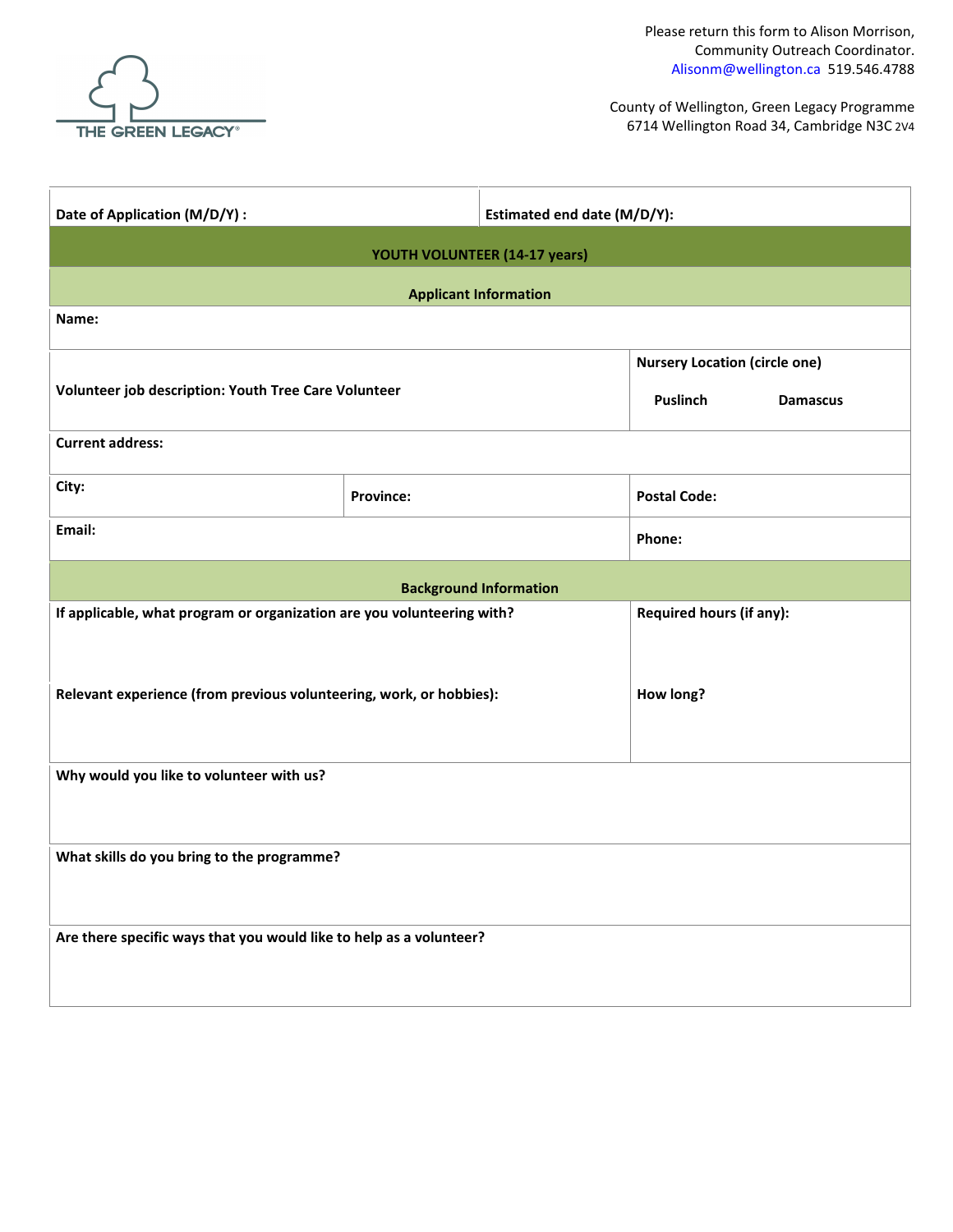

THE GREEN LEGACY<sup>®</sup><br>County of Wellington.ca<br>County of Wellington Care County of Wellington Care County of Wellington.ca Green Legacy Programme 6714 Wellington Road 34 RR 22 Cambridge, ON N3C 2V4

| <b>Emergency Information</b>                                                                                               |                                                                                                                       |            |    |                  |           |                     |            |    |           |            |                           |                                               |            |    |    |            |  |  |  |
|----------------------------------------------------------------------------------------------------------------------------|-----------------------------------------------------------------------------------------------------------------------|------------|----|------------------|-----------|---------------------|------------|----|-----------|------------|---------------------------|-----------------------------------------------|------------|----|----|------------|--|--|--|
| List any allergies or health concerns that would be helpful for us know about:                                             |                                                                                                                       |            |    |                  |           |                     |            |    |           |            |                           |                                               |            |    |    |            |  |  |  |
| <b>Relationship:</b><br><b>Emergency Contact:</b>                                                                          |                                                                                                                       |            |    |                  |           |                     |            |    |           |            |                           |                                               |            |    |    |            |  |  |  |
| <b>Address:</b>                                                                                                            |                                                                                                                       |            |    |                  |           |                     |            |    |           |            |                           | <b>Main Phone:</b><br><b>Secondary Phone:</b> |            |    |    |            |  |  |  |
|                                                                                                                            |                                                                                                                       |            |    |                  |           |                     |            |    |           |            |                           |                                               |            |    |    |            |  |  |  |
|                                                                                                                            |                                                                                                                       |            |    |                  |           | <b>Availability</b> |            |    |           |            |                           |                                               |            |    |    |            |  |  |  |
| Please highlight days/times when you would be interested in volunteering:<br>AM (9am -12pm) PM (12pm-4pm)<br>EVE (4pm-8pm) |                                                                                                                       |            |    |                  |           |                     |            |    |           |            |                           |                                               |            |    |    |            |  |  |  |
| <b>Monday</b>                                                                                                              | <b>Tuesday</b>                                                                                                        |            |    | Wednesday        |           | Thursday            |            |    | Friday    |            | Saturday<br><b>Sunday</b> |                                               |            |    |    |            |  |  |  |
| PM<br>AM<br><b>EVE</b>                                                                                                     | AM<br><b>PM</b>                                                                                                       | <b>EVE</b> | AM | PM<br><b>EVE</b> | <b>AM</b> | <b>PM</b>           | <b>EVE</b> | AM | <b>PM</b> | <b>EVE</b> | <b>AM</b>                 | PM                                            | <b>EVE</b> | AM | PM | <b>EVE</b> |  |  |  |
| <b>Spring</b>                                                                                                              |                                                                                                                       |            |    | <b>Summer</b>    |           |                     |            |    | Autumn    |            | Winter                    |                                               |            |    |    |            |  |  |  |
| Comments:                                                                                                                  |                                                                                                                       |            |    |                  |           |                     |            |    |           |            |                           |                                               |            |    |    |            |  |  |  |
|                                                                                                                            |                                                                                                                       |            |    |                  |           | <b>Signature</b>    |            |    |           |            |                           |                                               |            |    |    |            |  |  |  |
| I agree to respect policies and abide by the rules regarding code of conduct within The Green Legacy Programme             |                                                                                                                       |            |    |                  |           |                     |            |    |           |            |                           |                                               |            |    |    |            |  |  |  |
|                                                                                                                            | I agree to co-operate with staff and other volunteers, to follow instructions, to carry out the duties assigned to me |            |    |                  |           |                     |            |    |           |            |                           |                                               |            |    |    |            |  |  |  |
| If unable to volunteer, I will notify the Community Outreach Coordinator as much in advance as possible<br>$\bullet$       |                                                                                                                       |            |    |                  |           |                     |            |    |           |            |                           |                                               |            |    |    |            |  |  |  |
| <b>Signature of applicant:</b>                                                                                             |                                                                                                                       |            |    |                  |           |                     |            |    |           |            | Date:                     |                                               |            |    |    |            |  |  |  |
| Signature of parent/guardian:                                                                                              |                                                                                                                       |            |    |                  |           |                     |            |    |           |            | Date:                     |                                               |            |    |    |            |  |  |  |

**Questions?** 

**Adam McDowell Community Outreach Coordinator E: adammcd@wellington.ca T: 519.400.3040**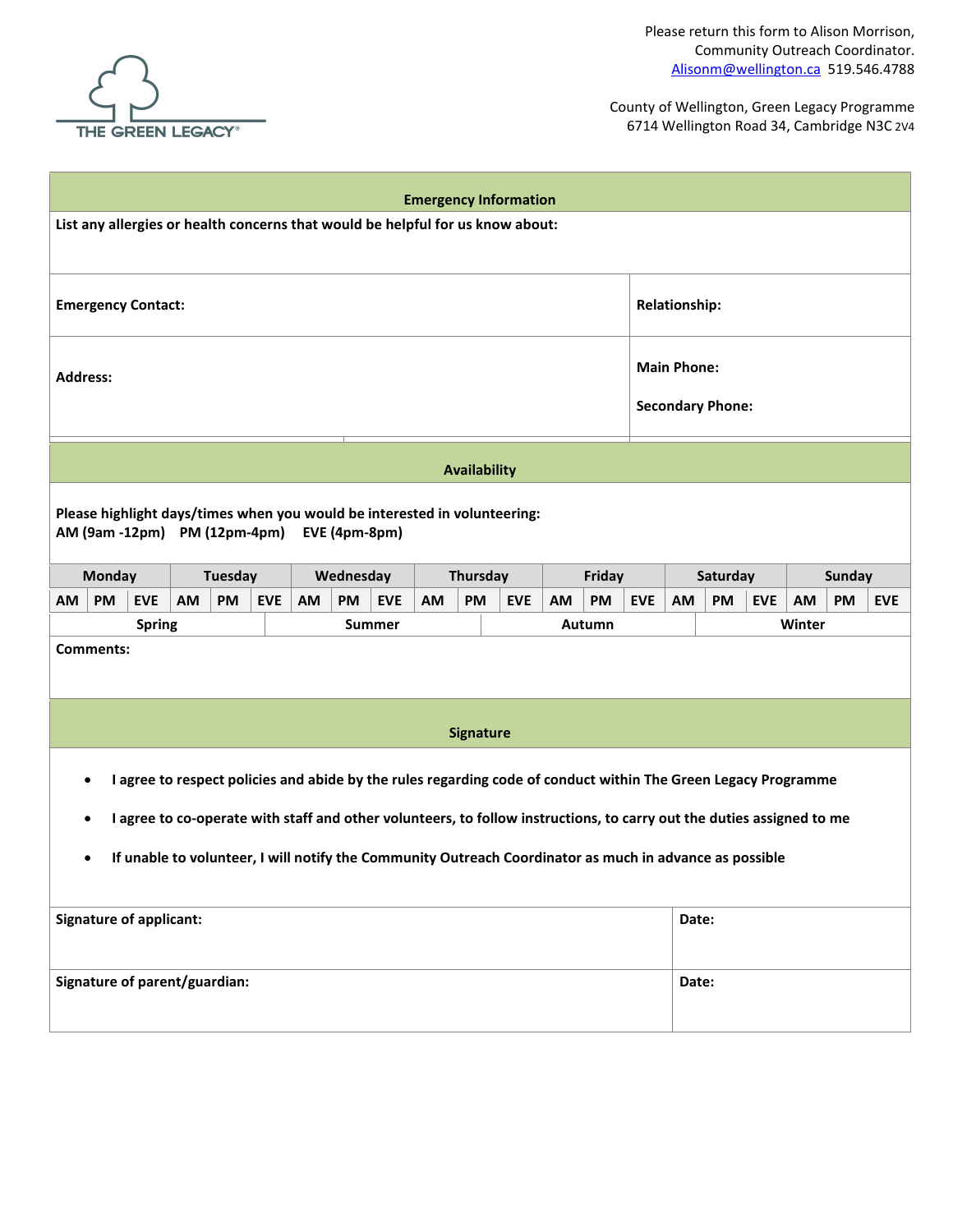

County of Wellington Green Legacy Programme 6714 Wellington Road 34 RR 22 Cambridge, ON N3C 2V4

| For Community outreach coordinator to fill out            |            |           |                |  |  |  |  |  |  |  |  |  |
|-----------------------------------------------------------|------------|-----------|----------------|--|--|--|--|--|--|--|--|--|
| <b>Volunteer Requirements</b>                             |            |           |                |  |  |  |  |  |  |  |  |  |
| <b>Photographic Release</b>                               | <b>Yes</b> | <b>No</b> | Date received: |  |  |  |  |  |  |  |  |  |
| <b>Green Legacy Programme Volunteer Information Sheet</b> | <b>Yes</b> | <b>No</b> | Date received: |  |  |  |  |  |  |  |  |  |
| In calendar                                               | <b>Yes</b> | <b>No</b> | Date entered:  |  |  |  |  |  |  |  |  |  |
| Sent to staff:                                            | <b>Yes</b> | <b>No</b> | Date sent:     |  |  |  |  |  |  |  |  |  |
| Saved in:                                                 | Yes        | <b>No</b> | Date entered:  |  |  |  |  |  |  |  |  |  |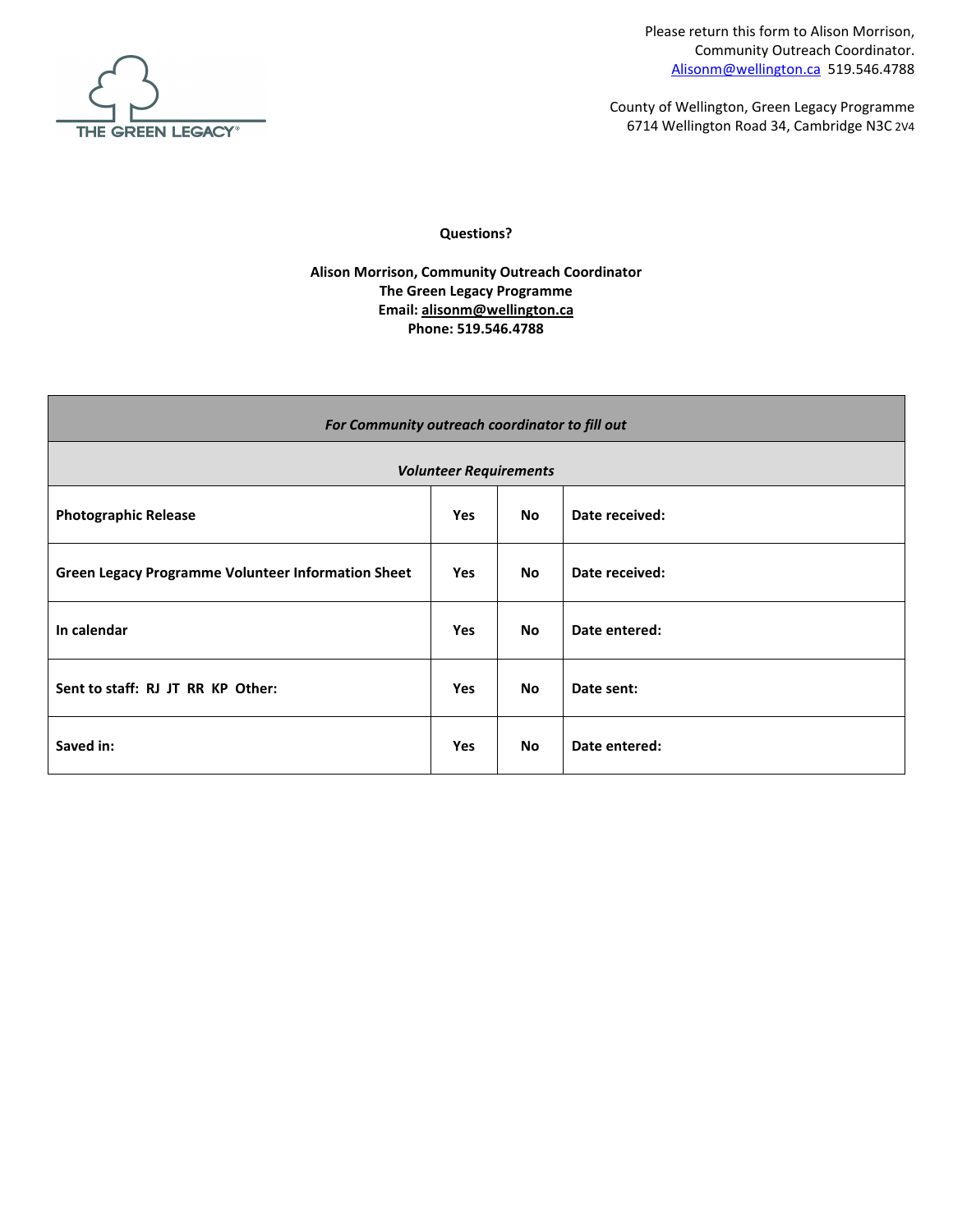}μνš}¢t οο]νΡš}ν 'ŒE » P Ç WOE}POE u u<br>òóíðio o ]v PZS}}vïð ZZ î î u Œ] P UEKEîsð

г

| Energency Information                                                                                                              |                                     |           |   |         |    |   |           |    |   |                    |  |                               |          |       |               |      |                |           |   |              |    |  |
|------------------------------------------------------------------------------------------------------------------------------------|-------------------------------------|-----------|---|---------|----|---|-----------|----|---|--------------------|--|-------------------------------|----------|-------|---------------|------|----------------|-----------|---|--------------|----|--|
| List any allergies or health concerns that w<br>know about:                                                                        |                                     |           |   |         |    |   |           |    |   |                    |  |                               |          |       |               |      |                |           |   |              |    |  |
|                                                                                                                                    | Energency Contact:                  |           |   |         |    |   |           |    |   |                    |  |                               |          |       | Relationship: |      |                |           |   |              |    |  |
| ddress:                                                                                                                            |                                     |           |   |         |    |   |           |    |   |                    |  | Min Phone:<br>Scondary Phone: |          |       |               |      |                |           |   |              |    |  |
|                                                                                                                                    |                                     |           |   |         |    |   |           |    |   | <b>Aailability</b> |  |                               |          |       |               |      |                |           |   |              |    |  |
| Please highlight days/times when you would beterested in volunteering:<br><b>@tm)</b> PM@tm<br>-p4m) 豆形m<br>$-8pm)$<br><b>飚m -</b> |                                     |           |   |         |    |   |           |    |   |                    |  |                               |          |       |               |      |                |           |   |              |    |  |
|                                                                                                                                    | Moday                               |           |   | Tuesday |    |   | Wednesday |    |   | Thursday           |  |                               |          | Fiday |               |      | <b>Sturday</b> |           |   | <b>Gnday</b> |    |  |
| M                                                                                                                                  | <b>PM</b>                           | <b>EE</b> | M | PM      | ÆΕ | M | <b>PM</b> | ÆΕ | M | <b>PM</b>          |  | <b>EE</b>                     | <b>K</b> | PM    | <b>AE</b>     | M    | PM             | <b>EE</b> | M | <b>PM</b>    | ÆΕ |  |
| <b>Sring</b><br><b>G</b> mmer<br>Atumn                                                                                             |                                     |           |   |         |    |   |           |    |   | Winter             |  |                               |          |       |               |      |                |           |   |              |    |  |
|                                                                                                                                    | Comments:                           |           |   |         |    |   |           |    |   |                    |  |                               |          |       |               |      |                |           |   |              |    |  |
| <b>G</b> nature                                                                                                                    |                                     |           |   |         |    |   |           |    |   |                    |  |                               |          |       |               |      |                |           |   |              |    |  |
| I agree to respect policies and abide by the rules regarding code of conduct within The Green Legacy Programme                     |                                     |           |   |         |    |   |           |    |   |                    |  |                               |          |       |               |      |                |           |   |              |    |  |
| I agree to ceoperate with staff andother volunteers, to follow instructions, to carry out the duties assigned to me                |                                     |           |   |         |    |   |           |    |   |                    |  |                               |          |       |               |      |                |           |   |              |    |  |
| If unable to volunteer, I will notify the Community Ctreach Coordinator as much in advance as possible                             |                                     |           |   |         |    |   |           |    |   |                    |  |                               |          |       |               |      |                |           |   |              |    |  |
|                                                                                                                                    | <b>G</b> nature of applicant:       |           |   |         |    |   |           |    |   |                    |  |                               |          |       |               | Dte: |                |           |   |              |    |  |
|                                                                                                                                    | <b>G</b> nature of parent/guardian: |           |   |         |    |   |           |    |   |                    |  |                               |          |       |               | Dte: |                |           |   |              |    |  |

**Qestions?** 

 $U D$  } $\acute{A}$  00  $W$  uu  $\rightarrow$   $A$  oo] $v P \xi$ } $v X$ d Wíõ Xð ì ì Xï ì ð ì